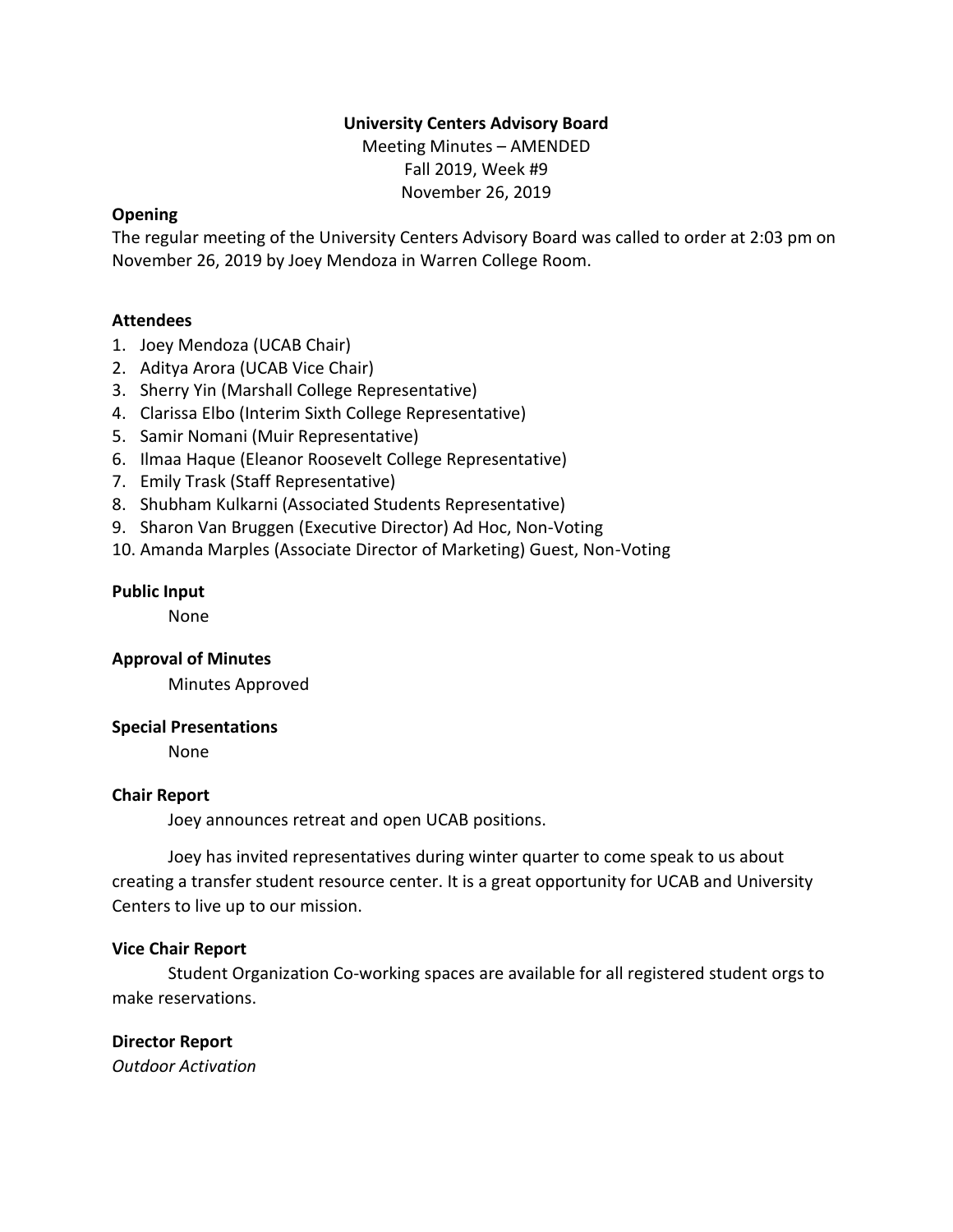Sharon: We have identified areas outside of Price Center and the Original Student Center that are "ripe" for activation. There are multiple spots throughout the area that UCAB has talked about activating and allocating funds for. We will do a feasibility study for the PC Plaza and west food court to give us an idea of how much the project will cost, and what we can do in the area.

Joey: What is the story about all the old carts that look abandoned around the Original Student Center?

Sharon: Both of those have been added by the co-operatives that are in this area, in previous iterations they were lively, but they haven't been as much recently. We would have to see if they are interested in activating them.

Joey: This gives off a weird feeling that the space is abandoned.

Sharon: That is an area for UCAB to address, to make it not feel "back-of-house". It feels a bit inactivated, so these areas we can talk about.

Ilmaa: When you say that the courtyard is going to be remodeled, will it be within the school year?

Sharon: that is the hope, and we still need a few additional conversations to find out if the proposed plans will support that activities that are currently in that area. Then we would phase from that point.

Shubham asks for clarification about where Joey said seemed abandoned. Joey shows on the map. He says he will provide pictures and reach out to the co-ops.

### *Holiday Building Hours*

Sharon: we have holiday hours for the facilities coming up, and we are expecting a big storm, so our team will be on high alert.

Aditya: Do we expect construction delays for the patio with the storm?

Sharon: I haven't heard, but I can expect that it might slow down a bit, it just depends on how bad the storm is.

Joey: Is there a capital improvement project in order to prepare University Centers for storms and how it affects us?

Sharon: There are some things we have started to work on for this, and anytime we find an issue, it becomes part of our regular maintenance plan.

### *Recruitment for Assistant Director of Programs and Events Services*

Sharon: I am interested in having a student attend some interviews and participate in the recruitment process. If you are interested in helping us screen candidates, please reach out to us. Only one of you will sit on the committee, but there will be an opportunity for all of you to meet the candidates, because we will have an open forum.

#### **New Business**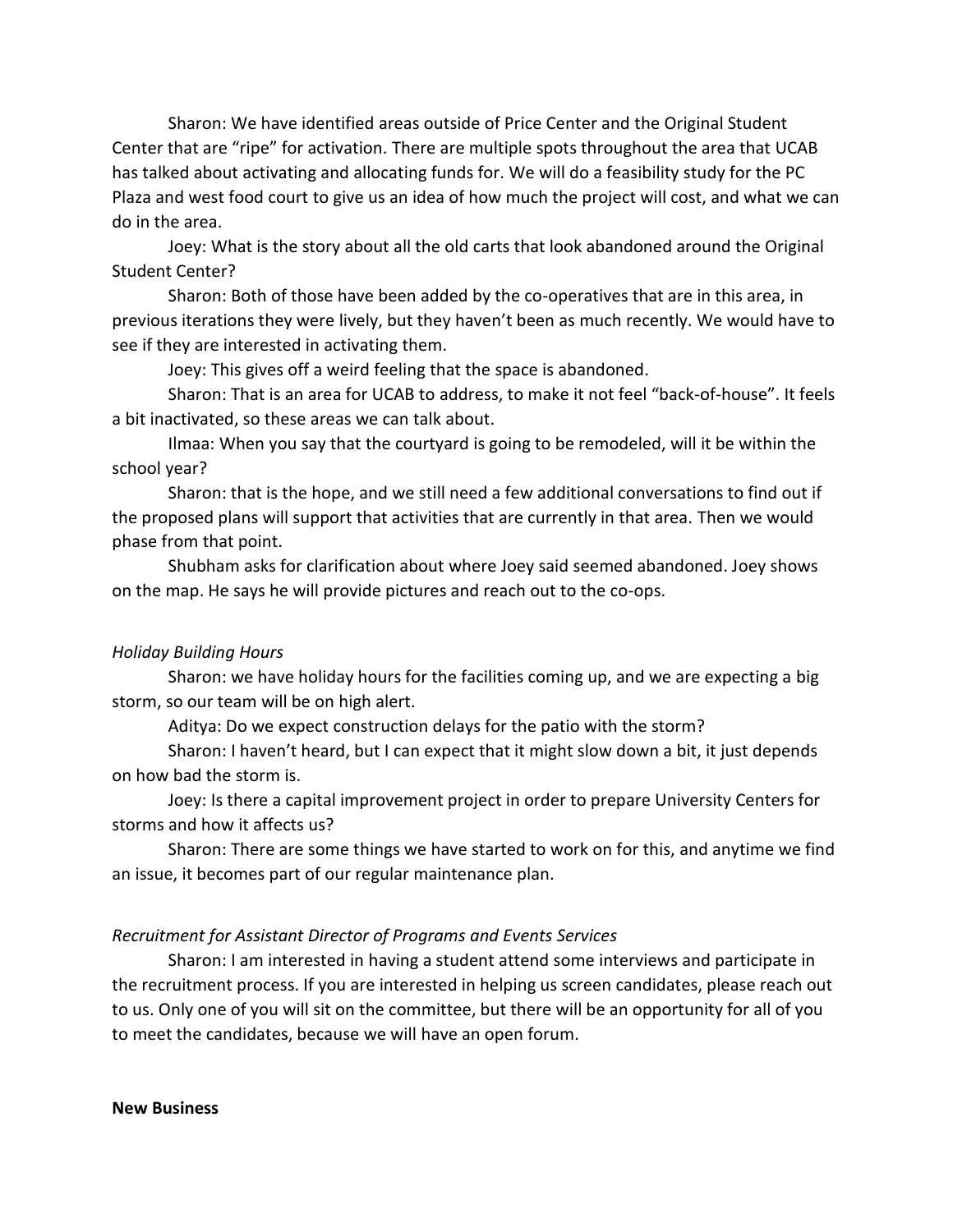Joey: I would like to start an ad hoc committee for outdoor activation and lighting projects and to discuss budget. We are taking this lighting conversation very seriously and the next step is an ad hoc committee.

*Joey put it to a vote and the motion passed.*

This is going to be a great opportunity to work with University Centers.

### **Old Business**

*Movement to open a discussion about the Price Center Marquee. Movement passed.* 

Joey; Next week, Corporate Sponsorships and Campus Partnerships will be joining our UCAB meeting. I want our questions to be fine-tuned for that conversation. This meeting is brought about because corporate sponsorships reached out to have a particular advertisement on the marquee, and it brought up the fact that all advertisements have to be approved by UCAB.

Ilmaa: Marquee requests should look different for corporate partnerships. What would be the impact when there are a lot of events with both student organizations, departments, and outside sources? What is our priority?

Amanda: we could create some parameters depending on where the request comes from.

Joey: Student organizations and academic departments have been our priority.

Emily: Is the marquee a significant source of revenue?

Sharon: As for a revenue source, we currently don't use the advertising as a revenue source. If we were to do that, UCAB would have to create some parameters about what this looks like.

Joey: We need to think about what is in this for the student union.

Sharon: This is an opportunity to have conversations with our liaisons. The meeting next week provides an opportunity to get these conversations started. Right now, we might not be on their list, but there is an opportunity to be heard.

Samir: I am more hesitant moving into a corporate space, simply because I would like to prioritize our students and departments. Students should get priority because it is a student space.

Clarissa: During the Sixth College meeting, a lot of people didn't like the idea of advertisers coming in to their student center, as there is already so much going on. If the advertisements were useful to students through discounts, etc. that would be more positive.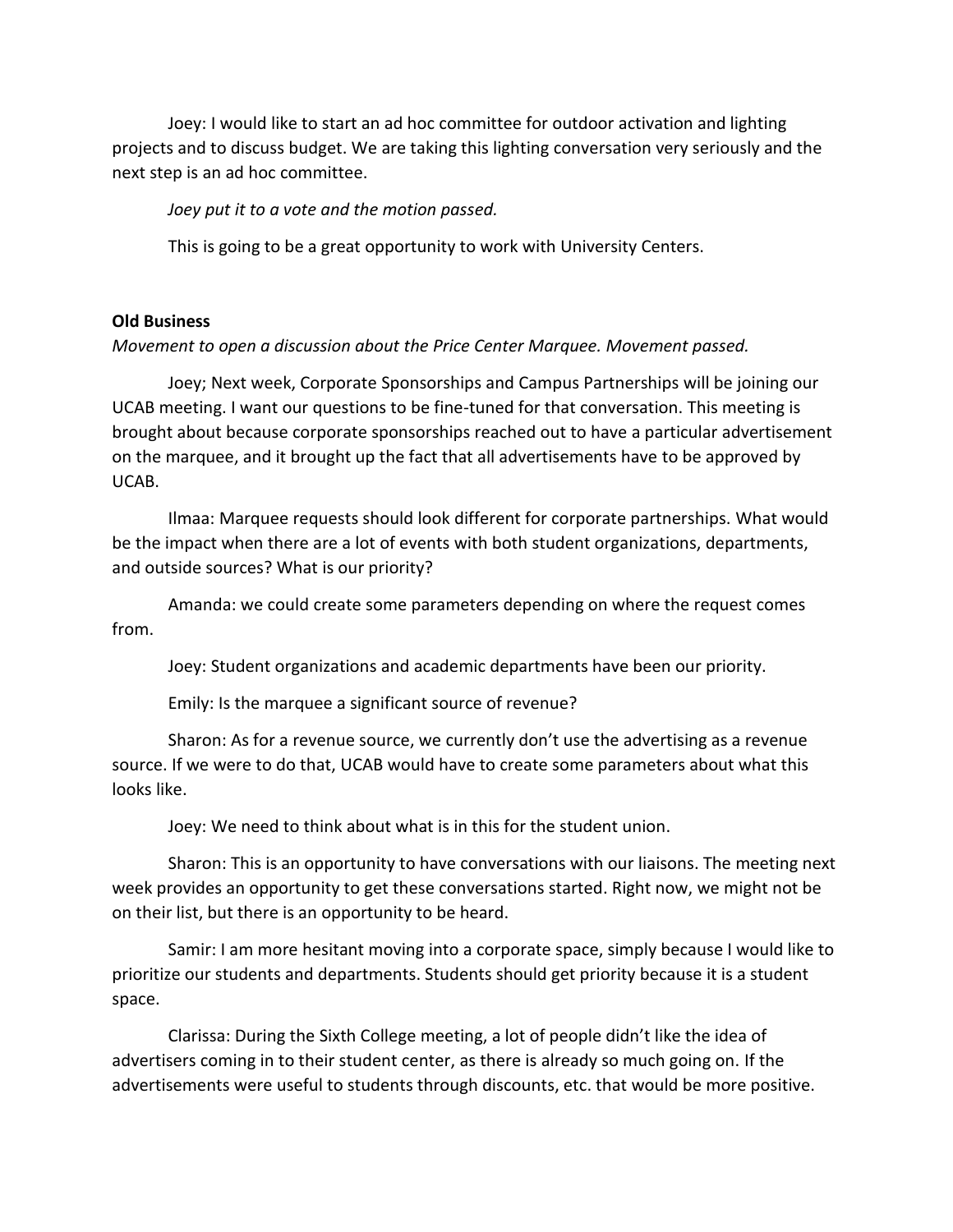Ilmaa: Going off that, the ERC consensus was okay with campus partnerships, but nothing too "in your face" or constant. Plus, it was important to them to have a healthy ratio of types of advertisements. People would like to see more student-centered opportunity and involvements. Would there be a way for UCAB to screen the advertisements, like we do Tech Fee Subsidies? It might be hard to develop general guidelines for this.

Joey: To answer your question, that would be up to UCAB.

Joey: At some point, we might want to reach out to entities for our own partnerships. I just want to remind everyone about the ownership you have as a UCAB member. You have power in your position. You have the authority to make this meeting a two-way conversation.

# *Sharon gave a general overview of what the UCAB meeting next week with Campus Partnerships and Corporate Sponsorships is about.*

Joey: How much does a marquee cost?

Amanda: We can double check the numbers but around \$75,000

Sharon: There is a cost of acquiring it, maintaining it, and running it.

Emily: Do you want marquees everywhere grabbing for your attention? Is that what you want? Or are you looking for more intimate spaces? There's a part of me that likes to preserve the human part of not being marketed to.

Joey: I see this as an opportunity to control what will be advertised to me. When I saw my own advertisement on there, it meant a lot to me.

Emily: Yes. But that seems different to me than a corporate advertisement.

Shubham: I won't necessarily pay attention to the marquee during the day, but at nighttime, it catches my attention, and is almost too bright, I avoid it. I think flyers are more relevant to students because it is more engaging. I do agree that we want more activated spaces, but I don't think that the marquee would help with activation.

Joey: This is a great opportunity to think about paperless advertising in University Centers.

Wendy: A marquee could activate a space if you do have opportunities for students to interact. At sports games, there are certain activities on a screen that engages the audience. This is an idea of how to use the marquee for activation.

Samir: Some places have screen notice boards which would be better than just advertising. It would be intimate, but also accomplish advertising.

Emily: At San Diego State, they have eye-level giant flyers that are person-sized throughout the student union, which seemed like an effective/clean way to advertise.